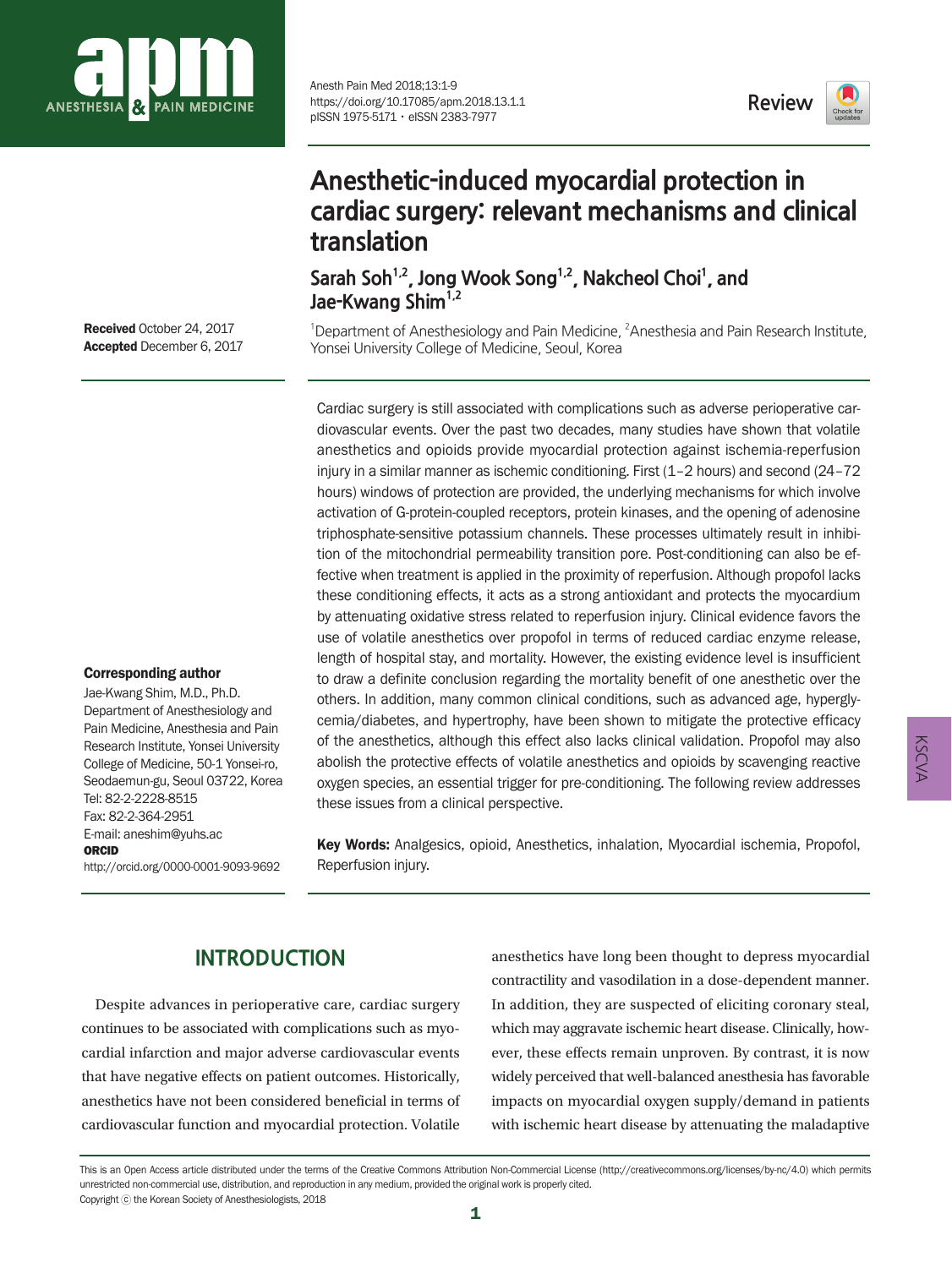sympathetic response. Moreover, anesthetics have been shown to have direct myocardial protective effects providing tolerance to ischemia-reperfusion (I-R) injury [1]. Anesthetics have also been shown to enable better myocardial functional recovery in terms of contractile function and arrhythmia after I-R injury [2].

Among the various anesthetics in current use, volatile anesthetics have been experimentally shown to have the most beneficial influence in terms of reducing infarct size against myocardial I-R injury via pre- and post-conditioning effects [2,3]. Propofol and opioids have also been shown to provide myocardial protection against I-R injury by both similar and different mechanisms of actions compared to volatile anesthetics [4,5]. With the advent of sophisticated target-controlled infusion models, along with the favorable pharmacokinetic profiles of propofol and remifentanil, total intravenous anesthesia (TIVA) has gained increased popularity in cardiac anesthesia. Thus, the anesthetic regimen for cardiac surgery has changed from high-dose narcotic-based ones to balanced anesthesia using either volatile anesthetics or propofol in combination with opioids. However, the ideal choice of anesthetics remains to be validated.

The present review article discusses the underlying mechanisms of action by which each anesthetic confers myocardial protection, the evidence regarding their clinical utility and drawbacks, potential interactions between anesthetics, and future clinical perspectives regarding their use and validation.

## **MYOCARDIAL PROTECTION VIA CONDITIONING INDUCED BY VOLATILE ANESTHETICS**

#### **Anesthetic pre-conditioning**

Since the introduction of the evolutionary concepts of preand post-conditioning, numerous therapies providing myocardial protection have been experimentally evaluated. However, there has been limited success in the clinical translation of these therapies. Among experimentally proven methods, ischemic pre-conditioning has yielded the most consistent results regarding infarct size reduction across various animal species in different myocardial I-R injury models. While early translational studies have shown promising results, ischemic

pre-conditioning is not always feasible in clinical settings.

In 1997, Kersten et al. [1] demonstrated that similar infarct size reduction could be obtained with isoflurane, which later led to the widely accepted concept of anesthetic preconditioning. Numerous subsequent studies have addressed anesthetic pre-conditioning effects on the myocardium using enflurane, isoflurane, sevoflurane, and desflurane, aiming to also elucidate the underlying mechanisms for such effects. Thus far, evidence suggests that anesthetic pre-conditioning shares fundamental characteristics with ischemic pre-conditioning, providing early and delayed windows of myocardial protection [6,7]. In addition, anesthetic and ischemic preconditioning share many of the same molecular processes involved in myocardial protection, such as G-protein-coupled cell membrane receptors, mediation via multiple protein kinases, and the opening of adenosine triphosphate-sensitive potassium  $(K_{ATP})$  channels [2,6,7].

In anesthetic pre-conditioning, as in ischemic preconditioning, the first window of protection is provided for approximately 1–2 hours via various cytosolic signaling pathways, including reperfusion injury salvage kinase (RISK) and survivor-activating factor enhancement (SAFE) pathways. The RISK pathway is activated mainly by G-protein-coupled cell surface receptors that activate phosphatidylinositol (4,5)-biphosphate 3-kinase (PI3K), protein kinase B, and extracellular-regulated kinase to promote cell survival [8]. The SAFE pathway mainly involves tumor necrosis factor (TNF)- $\alpha$ and signal transducer and activator of transcription (STAT)- 3 to attenuate apoptotic cell death [9]. Both pathways are also known to have close interactions with each other, and with either pathway, protection in the mitochondria is conveyed by the inhibition of mitochondrial permeability transition pore (mPTP) and the activation (opening) of the  $K_{ATP}$  channel [10,11]. The second window of protection appears after 24–48 hours, and lasts up to 72 hours. It involves increased expression of protective proteins in response to acute signaling, including protein kinase C (PKC)-e, STAT, and nuclear factor- $k$ B [2]. Major upregulated proteins involved in delayed myocardial protection include inducible nitric oxide synthase, cyclooxygenase-2, superoxide dismutase, aldose reductase, and heme oxygenase. It has also been suggested that activation of sarcolemmal  $K_{ATP}$ , along with the mitochondrial  $K_{ATP}$  channel, subsequently alleviates cytosolic calcium overload in the second window of protection [12,13].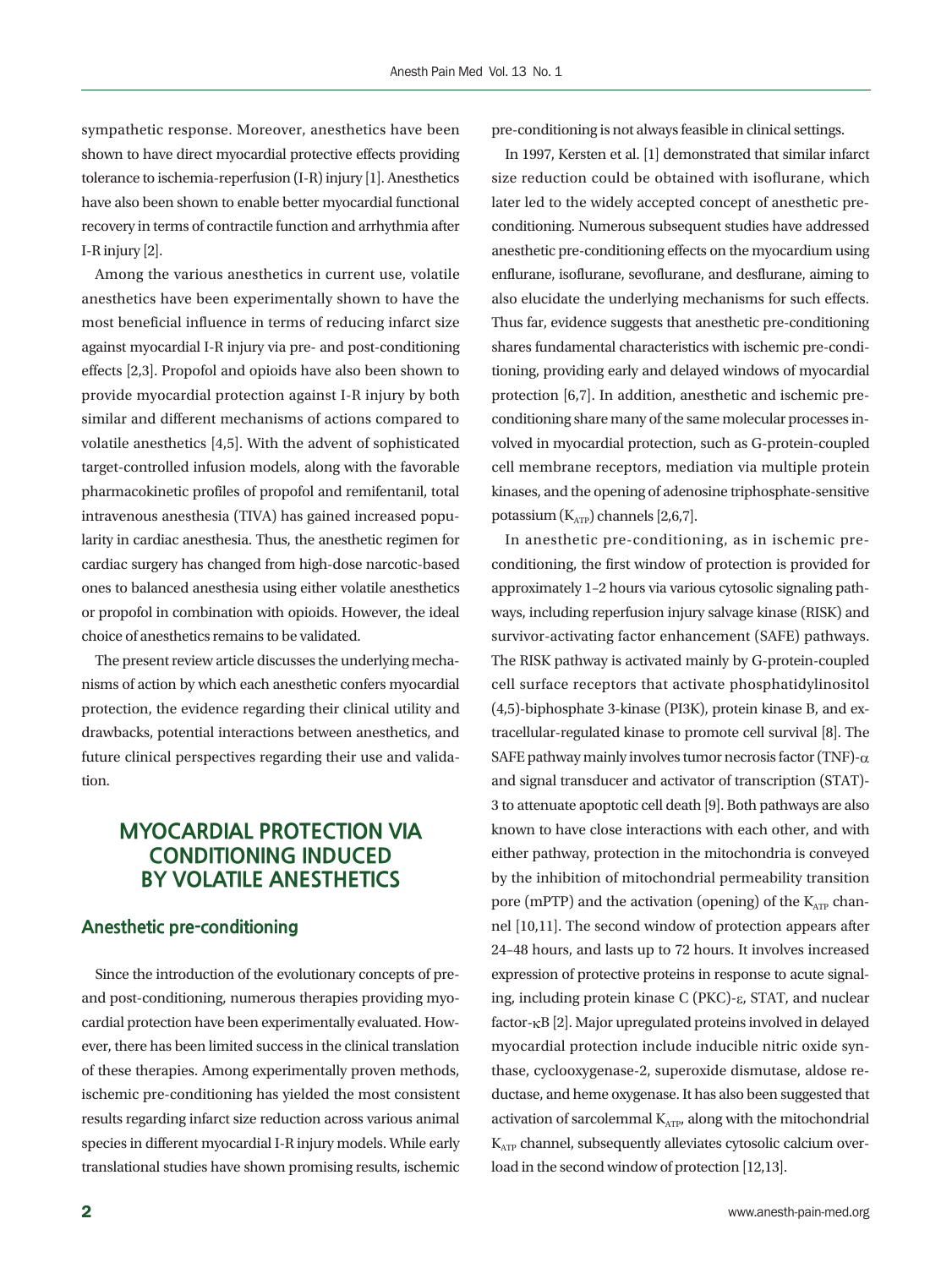## **Importance of mitochondrial mechanisms:**  the mPTP and K<sub>ATP</sub> channel

It is noteworthy that the mitochondria are the molecular center for various cardioprotective signaling processes, and mPTP is a major point of convergence for these various signals. Indeed, opening of mPTP during reperfusion is deleterious in terms of cell survival. Transient opening of mPTP may be a physiological function related to the homeostasis of reactive oxygen species (ROS) and calcium release, which has been shown to provide cardioprotection during ischemic pre-conditioning [12]. However, prolonged opening of mPTP results in matrix swelling, rupture of the mitochondrial membrane, and the release of proapoptotic cytochrome C into the cytosol, where it triggers apoptotic cell death. Therefore, mPTP inhibition is critical in modulating the balance of the cell-survival and apoptotic pathways [10].

The mitochondrial  $K_{ATP}$  channel is a critical determinant of mitochondria respiration. Its opening induces inner mitochondrial membrane depolarization, preserving mitochondrial volume and homeostasis. This attenuates excessive ROS generation and mitochondrial calcium accumulation, provides the optimal milieu for ATP production, and inhibits mPTP. This channel is a direct target of volatile anesthetics, and is linked to mitochondrial respiration through nicotinamide adenine dinucleotide [11]. It also confers protection via a positive feedback loop with PKC- $\varepsilon$  activation [14].

Considering their importance in mediating myocardial protection induced by volatile anesthetics, it is critical to elucidate the pathways that initiate or contribute to the activation of the mitochondrial  $K_{ATP}$  channel and the inhibition of mPTP. Indeed, many co-morbidities, currently used medications, and the concomitant use of propofol may interfere with these mechanisms. In brief, cardioprotective signaling by volatile anesthetics is mainly initiated by G-protein-coupled cell membrane receptors, which include  $\beta$ 1- and  $\beta$ 2-adrenergic receptors and adenosine-A1 receptor [2,7]. The role of adrenergic receptors seems to be of particular importance in desflurane-induced pre-conditioning [15].

The generation of a small amount of ROS is essential in triggering myocardial protection induced by volatile anesthetics, while excessive oxidative stress and the production of large amounts of ROS are harmful [16]. Volatile anesthetics cause a small degree of subclinical harm (e.g., ROS generation) to

trigger protective signaling against persistent and clinically harmful I-R injury, which can be viewed as pre-conditioning. Consequently, volatile anesthetics attenuate the generation of excessive ROS production after I-R, and thus alleviate the hazardous oxidative stress that triggers reperfusion injury [17].

## **Anesthetic post-conditioning and other direct cardioprotective effects**

Volatile anesthetics also provide post-conditioning effects, with efficacies similar to those of pre-conditioning in terms of reducing infarct size, when given within the first 30 seconds of reperfusion [18]. Myocardial protection is not observed when post-conditioning with volatile anesthetics is performed 3–10 minutes after the onset of reperfusion. The underlying mechanisms are similar to those of pre-conditioning, and involve the activation of G-protein-coupled cell membrane receptors and the stimulation of downstream pathways. As in pre-conditioning, the major pathways involved are the RISK and SAFE pathways. These ultimately inhibit the opening of the mPTP, which is thought to be achieved mainly by PKC (particularly PKC-e, which is involved in the activation of mitochondrial  $K_{ATP}$  channel) [2,7].

Apart from their pre- or post-conditioning effects, volatile anesthetics also provide direct endothelial protection that may also be linked to myocardial protection. Volatile anesthetics attenuate the degradation of the endothelial glycocalyx layer following I-R injury [19], the integrity of which plays a vital role in preventing leukocyte and platelet adhesion thereby mitigating inflammation and tissue edema [20]. Various experiments, including some performed in human umbilical vein tissue, have demonstrated inhibition of the expression of  $TNF-\alpha$ -induced adhesion molecule by volatile anesthetics that may facilitate further recruitment of inflammatory cells [21].

## **MYOCARDIAL PROTECTION BY OPIOIDS AND PROPOFOL**

### **Opioids**

Opioids have long been favored in cardiac anesthesia for their negligible direct myocardial depressant effects in the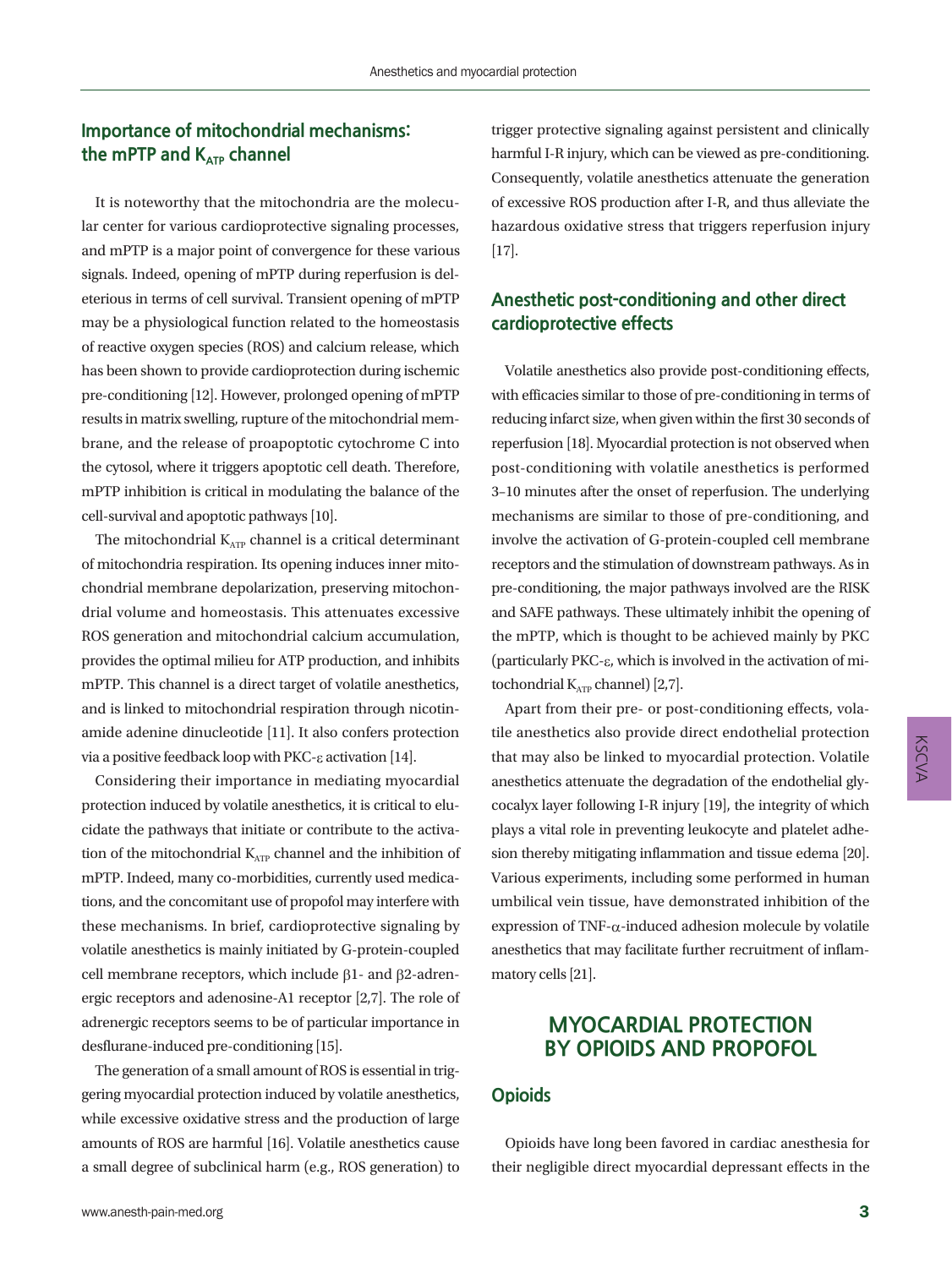clinical dose range, apart from their central vagotonic effects. Even in terms of pharmacokinetics, the modern opioid congeners sufentanil and remifentanil do not interfere with early awakening of the patient after surgery. Thus they enable fast-track anesthesia, if necessary. The role of endogenous opioid peptides (such as enkephalins, dynorphins, and endorphins) as anti-inflammatory factors in response to stress has long been acknowledged [22]. The role of G-proteincoupled opioid receptors in conveying the protective signaling in ischemic pre-conditioning of the myocardium has also been scrutinized [12]. Of note, externally administered opioids have also been shown to provide myocardial protection against I-R injury in a manner mimicking the effects of ischemic pre-conditioning [5].

Molecular pathways involved in opioid-induced myocardial protection are conveyed mostly through  $\delta$  and  $\kappa$  opioid receptors. Downstream signaling is relayed by G-proteincoupled signal transduction, PKCs, and PI3K, similar to the mechanisms of pre-conditioning induced by volatile anesthetics. As with volatile anesthetics, early and late windows of myocardial protection are provided, with similar mechanisms and time frames [23]. The first window of protection is ultimately provided by the activation of the mitochondrial  $K_{ATP}$  channel and the inhibition of mPTP, whereas the second window of protection requires modulation of cardioprotective transcription factors and the expression of relevant genes. Notably, small bursts of ROS production due to the opening of the mitochondrial  $K_{ATP}$  channel seem to be as pivotal in the further induction and amplification of opioidinduced cardioprotective signaling as they are in ischemic and volatile anesthetic induced pre-conditioning [24]. In addition, opioids have post-conditioning effects when administered in close proximity to reperfusion [25]. The underlying mechanisms share many of the signaling processes involved in pre-conditioning, which ultimately lead to the opening of the mitochondrial  $K_{ATP}$  channel and the inhibition of mPTP [23].

Because opioid-induced myocardial protection shares many of the features related to ischemic pre-conditioning and pre-conditioning induced by volatile anesthetics, it is also subject to potential abrogation by advanced age, diabetes/hyperglycemia, and myocardial hypertrophy. Indeed, experimental data have demonstrated negative changes in opioid receptor responses related to pre- and post-conditioning

with age and the aforementioned comorbidities [26].

#### **Propofol**

Compared to volatile anesthetics, propofol may preserve myocardial contractility and the arrhythmogenic threshold at clinically relevant concentrations [27]. Along with its pharmacokinetic advantage of providing a reliable context-sensitive half-life and its superb antiemetic properties, TIVA consisting of propofol and remifentanil has rapidly gained interest as an anesthetic technique for cardiac surgery, particularly in conjunction with fast-track anesthesia.

On the other hand, propofol may act as a mitochondrial toxin by interfering with oxidative phosphorylation and electron transport in a dose-dependent manner, resulting in the inhibition of ATP synthesis [28]. Although rare, these potentially adverse features are present in propofol infusion syndrome, which mimics mitochondrial myopathies caused by the disruption of fatty-acid oxidation and the respiratory chain [29]. Nonetheless, propofol has consistently been shown experimentally to provide cardioprotection against I-R injury [4,30].

Propofol is similar in structure to phenol-based radical scavengers such as the endogenous antioxidant vitamin E. Excessive ROS generation related to myocardial I-R, representing oxidative stress, plays a critical role in the pathogenesis of myocardial contractile dysfunction, dysrhythmia, microvascular damage, and cell death either by necrosis or apoptosis [31]. In that context, propofol acts as a strong antioxidant. It scavenges oxygen free radicals through the formation of phenoxy radicals, which is the key mechanism involved in propofol-induced myocardial protection against I-R injury [4,30]. It also provides mitochondrial membrane stabilization via decreased mitochondrial calcium uptake and direct inhibition of mPTP [32]. In contrast to volatile anesthetics and opioids, its mechanism of action suggests that it does not trigger signaling pathways related to pre- or postconditioning, and thus lacks any conditioning effect in terms of myocardial protection against I-R injury [33]. Propofol's ability to preserve myocardial function after I-R injury may be attributable to the compensatory hypercontractile state of the non-ischemic region, whereas isoflurane is able to preserve the contractile function in the ischemic region [34]. Overall, the degree of myocardial protection against I-R injury provid-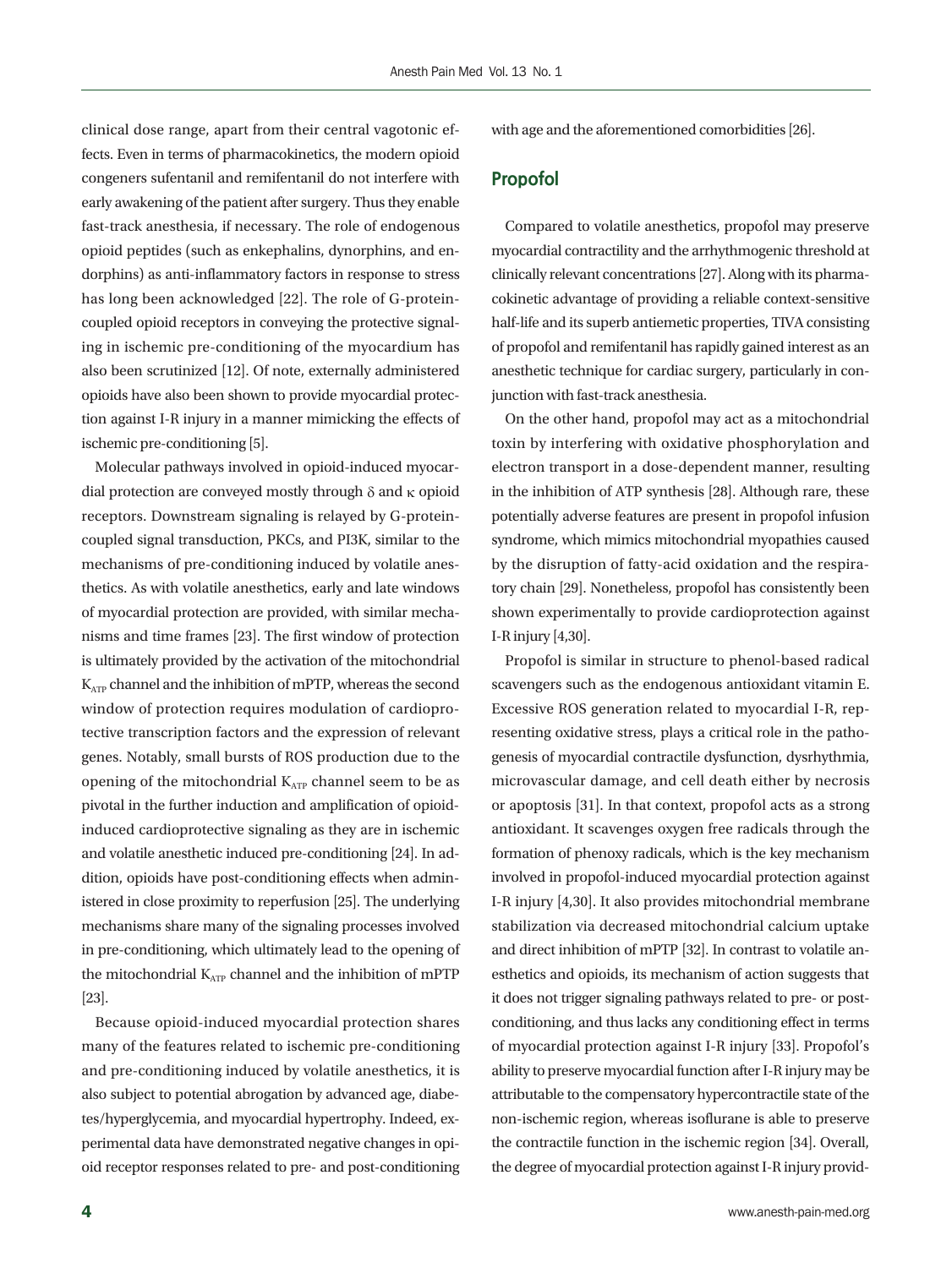ed by propofol seems to be somewhat less than that of preconditioning induced by volatile anesthetics [6,7].

## **CLINICAL TRANSLATION OF EXPERIMENTAL DATA**

Based on experimental data, anesthetic conditioning has been translated into clinical practice, mostly in the cardiac surgical setting. While a number of studies with limited sample sizes have reported beneficial effects of volatile anesthetics in terms of myocardial enzyme release, function recovery, and length of hospital stay, there is not yet conclusive evidence to support a reduction in mortality. The two largest randomized controlled trials conducted to date involved 414 patients (De Hert et al. [35]) and 868 patients (Likhvantsev et al. [36]) undergoing coronary artery bypass graft surgery (CABG). De Hert et al. [35] compared sevoflurane or desflurane administered at > 0.5 minimum alveolar concentration (MAC) to propofol in a multicenter, randomized trial, and found no difference in postoperative peak troponin T levels associated with the anesthetic regimen. However, they observed reduced length of hospital stay in the volatile anesthetic group compared to the propofol group, and reduced 1-year mortality for sevoflurane (3.3%) and desflurane (6.7%) versus propofol (12.3%). Likhvantsev et al. [36] compared sevoflurane to propofol administered via bispectral index score guidance (between 40–60) in a multicenter, randomized trial, and reported reduced length of hospital stay, troponin T release, and 1-year mortality (17.8% vs. 24.8%) in the sevoflurane group versus the propofol group. However, their mortality rates were unconventionally high, considering that the median EuroSCORE II of the patients ranged from 0.75 to 0.77.

Not surprisingly, meta-analyses including mainly small single-center studies of volatile anesthetics [37–40] have found conflicting results. The most recent meta-analysis [38] involved 3,966 patients from 38 trials, and reported a significant 50% reduction in mortality (1.3% vs. 2.6%) in the volatile anesthetic group versus the propofol group. Other metaanalyses have reported 47% reductions in myocardial infarction, 69% reductions in postoperative inotrope use [37], and 36.6% reductions in cardiac enzyme release [39].

Two longitudinal retrospective studies have been carried out, in Italy (n = 34,310) [41] and Denmark (n = 10,535) [42].

They included patients undergoing only CABG and CABG plus other cardiac surgeries, respectively. Both studies suggested that reduced mortality was associated with the use of volatile anesthetics. However, the results of these studies were inconsistent: the Italian study demonstrated a reduced risk-adjusted mortality rate with the use of volatile anesthetics versus TIVA, while only isoflurane was associated with reduced mortality, not sevoflurane or desflurane [41]. In the Danish study [42], overall 30-day mortality was lower in a sevoflurane group compared to a TIVA group, but the results were not statistically significant  $(2.84\% \text{ vs. } 3.30\%, P = 0.18)$ . Statistically significant mortality benefits of sevoflurane versus TIVA were observed only in patients without unstable angina or recent myocardial infarction. Conversely, the mortality rate was similar between the anesthetics in patients with unstable angina or recent myocardial infarction, which indicates no additive protection by volatile conditioning to the ischemic conditioning. Interestingly, urgent CABG surgery was associated with six-fold higher mortality than elective CABG, and propofol was associated with significantly lower mortality compared to the sevoflurane in this subset of patients (8.19% vs. 16.23%, P = 0.031).

Nevertheless, no large-scale, multicenter, randomized trials have clearly demonstrated that volatile anesthetics reduce mortality. Such studies would require a large number of patients (at least 5,000, assuming a mortality rate of 2%) considering the current low mortality rate in developed countries. Furthermore, the data mainly involve CABG patients, and ischemic symptoms before surgery may mimic ischemic pre-conditioning, confounding the observed results [42]. Evidence is even more scarce for patients without coronary artery disease undergoing cardiac surgeries other than CABG.

Major drawbacks limiting the clinical efficacy of volatile anesthetics include co-morbidities and associated medications. Most experimental evidence has been collected using young animals without any co-morbid diseases. Indeed, advanced age, concentric hypertrophy, diabetes, and the presence of transient hyperglycemia (commonly encountered features in the cardiac surgical setting) have all been experimentally shown to abolish the cardioprotective effects of volatile anesthetics [7]. In addition to the well-known negative effects of sulfonylurea on anesthetic preconditioning, the use of betablockers has also been shown to mitigate myocardial protection, while the use of angiotensin-converting enzyme inhibi-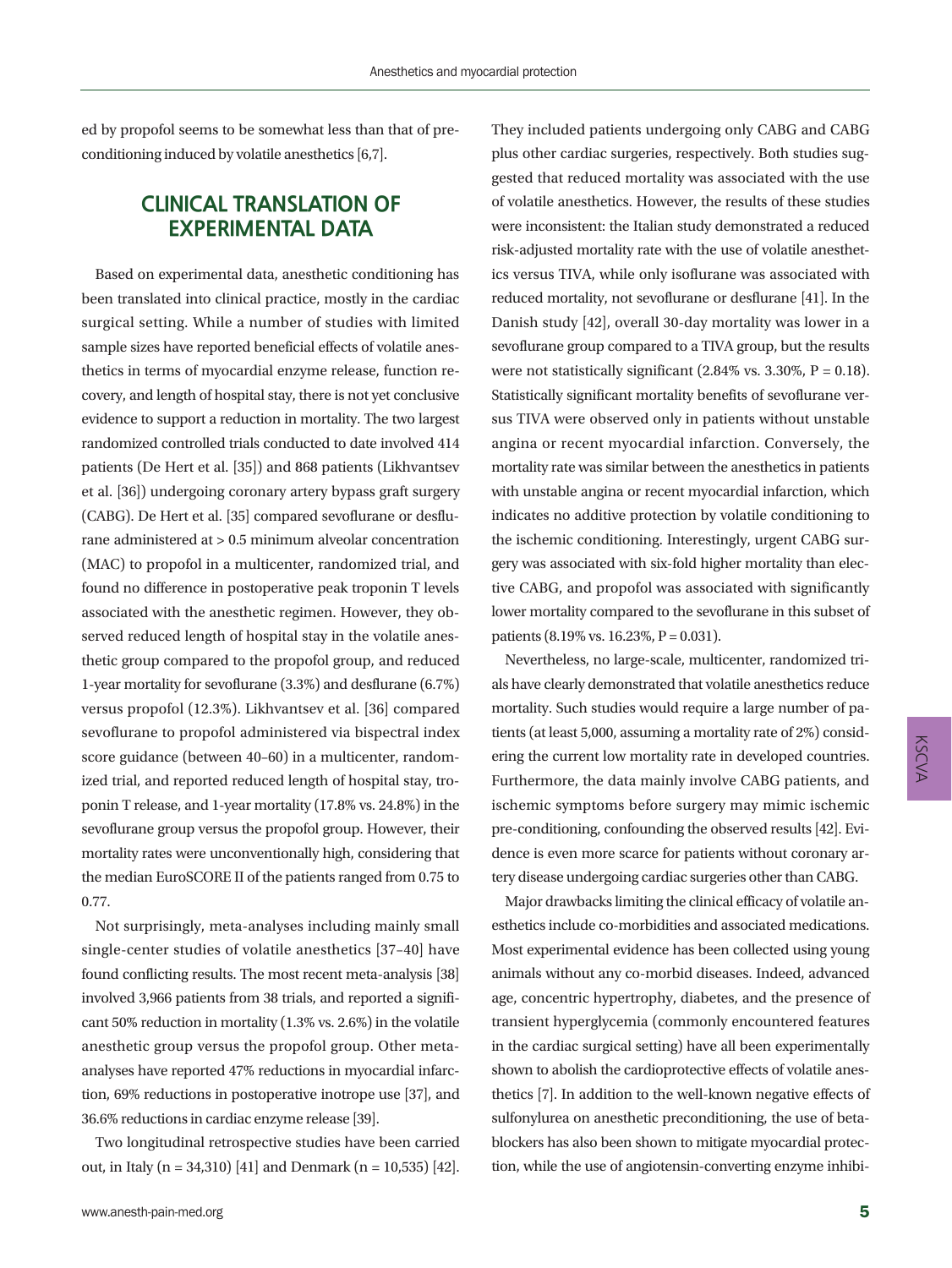tors/angiotensin receptor blockers may enhance protection [12]. The interactions among these conditions and medications have not yet been clinically validated; for example, bblockers do not seem to interfere with volatile-induced anesthetic conditioning clinically [43].

Another major drawback is the lack of an established consensus regarding the dosing or administration protocol for anesthetics. Even in experimental studies, there are controversies over the minimum requirement (0.3 vs. 0.5 MAC) or the administration protocol (multiple versus single cycle with wash-out periods versus continuous administration) [6,7]. Experimental evidence suggests that there exists a doseresponse effect with a ceiling effect reached at 2 MAC [44]. Clinically, however, the administration of 2 MAC volatile anesthetics may not be feasible in cardiac surgical patients without the concomitant use of adrenergic stimulants, which may compromise anesthetic pre-conditioning. Clinical evidence is also inconclusive regarding the optimal administration protocol. Two studies involving small numbers of patients undergoing CABG advocated the use of multiple cycles of volatile anesthetic administration, interspersed with wash-out periods to attenuate myocardial damage [45,46]. However, concerns were raised regarding the potential delay of cardiopulmonary bypass required to wait for the washout period. More importantly, providing wash-out periods may not be feasible as anesthesia must be ensured to patients throughout the surgery. Nonetheless, the use of volatile anesthetics in a practical manner (e.g., guided by bispectral index score) has beneficial effects in patients undergoing CABG [36].

Regarding the use of propofol-based TIVA, it is important to note that its oxygen free radical scavenging property may actually prevent other pre-conditioning effects [16,24]. Indeed, one of the triggers of anesthetic pre-conditioning is the formation of ROS species that can be inhibited by propofol. Accordingly, concomitant use of propofol with volatile anesthetics has been shown to abrogate the cardioprotective effects of anesthetic pre- and post-conditioning [7]. Clinically, the use of propofol may be a major factor mitigating the myocardial protective efficacy of remote ischemic pre-conditioning, which shares many protective signaling pathways with ischemic or anesthetic pre-conditioning [47]. Likhvantsev et al. [36] recently found that avoiding propofol was associated with decreased cardiac enzyme release and reduced length of hospital stay, even in patients who received propofol at

anesthetic induction while sevoflurane was administered throughout the surgery.

Interestingly, one study has suggested superior myocardial protection in patients undergoing CABG using a combination of isoflurane before cardiopulmonary bypass and propofol thereafter, compared to isoflurane or propofol anesthesia alone [48]. Although performed on a small number of patients, this study implicates the potential for combining preconditioning induced by volatile anesthetics with the free radical scavenging properties of propofol. However, volatile anesthetics must always be administered before propofol. Finally, the use of an opioid (remifentanil) in conjunction with volatile anesthetics has been clinically shown to provide additive myocardial protection [7,23].

## **CONCLUSIONS AND PERSPECTIVES**

Although the current literature suggests a beneficial role for volatile anesthetics over propofol in terms of myocardial enzyme release, length of hospital stay, and mortality, the level of evidence is insufficient. One must also acknowledge emerging evidence for the potential neurotoxicity of volatile anesthetics, particularly in the developing brain and in patients with Alzheimer's disease. By contrast, propofol has well-validated antiemetic efficacy and is not known to be associated with the formation of neurofibrillary tangles or amyloid plaques related to the progression of Alzheimer's disease [49]. Therefore, based on current evidence, both anesthetic regimens can be employed depending on patients' comorbidities.

Considering that ROS production is essential in triggering the pre-conditioning effects of volatile anesthetics and opioids, it is reasonable to use volatile anesthetics in combination with opioids before aortic cross-clamp application to maximize their pre-conditioning stimuli. TIVA can be used after reperfusion to reduce oxidative stress and reperfusion injury without hindering the early and late windows of myocardial protection provided by pre-conditioning. In addition, it may be beneficial to discontinue oral hypoglycemic agents that may interfere with the opening of the mitochondrial  $K_{ATP}$  channel, and to avoid desflurane in patients receiving  $\beta$ blockers. In selected patients with acute coronary syndrome presenting for urgent or salvage CABG, TIVA may be considered.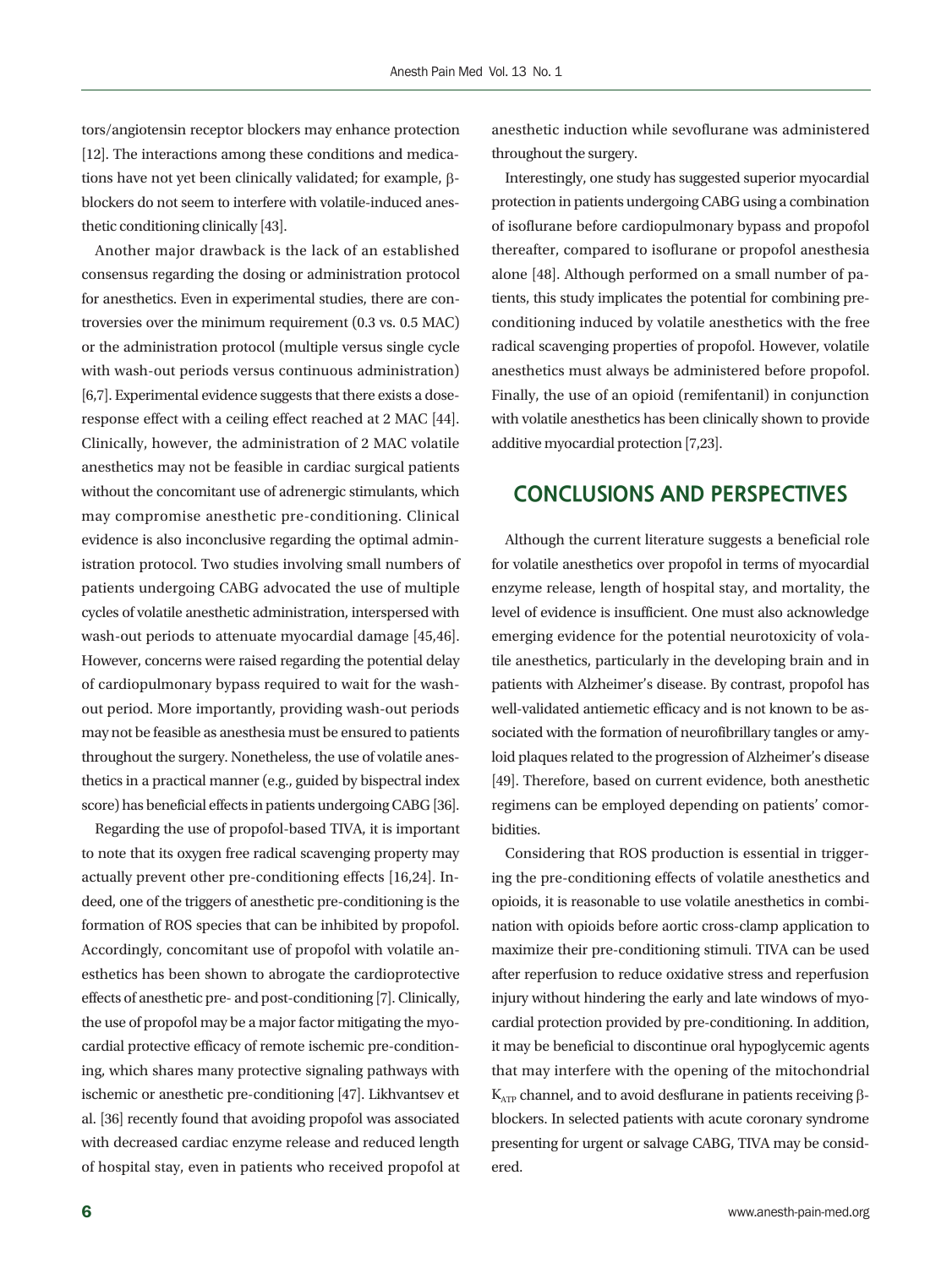The optimal regimen for myocardial protection and patient outcome must be validated through large-scale, randomized, multicenter studies. Likewise, appropriate studies should be conducted to determine whether TIVA is more beneficial than volatile anesthetics in patients with advanced age, hypertrophy, or diabetes. Above all, we should bear in mind that anesthetics cannot prevent myocardial cell death from ischemia. They merely delay it by providing increased ischemic tolerance; thus, timely reperfusion therapy should always be a top priority in cases of suspected myocardial ischemia during the perioperative period.

## **REFERENCES**

- 1. Kersten JR, Schmeling TJ, Pagel PS, Gross GJ, Warltier DC. Isoflurane mimics ischemic preconditioning via activation of K(ATP) channels: reduction of myocardial infarct size with an acute memory phase. Anesthesiology 1997; 87: 361-70.
- 2. Zaugg M, Lucchinetti E, Uecker M, Pasch T, Schaub MC. Anaesthetics and cardiac preconditioning. Part I. Signalling and cytoprotective mechanisms. Br J Anaesth 2003; 91: 551-65.
- 3. Andrews DT, Royse AG, Royse CF. Functional comparison of anaesthetic agents during myocardial ischaemia-reperfusion using pressure-volume loops. Br J Anaesth 2009; 103: 654-64.
- 4. Kobayashi I, Kokita N, Namiki A. Propofol attenuates ischaemiareperfusion injury in the rat heart in vivo. Eur J Anaesthesiol 2008; 25: 144-51.
- 5. Zhang Y, Irwin MG, Wong TM, Chen M, Cao CM. Remifentanil preconditioning confers cardioprotection via cardiac kappa- and delta-opioid receptors. Anesthesiology 2005; 102: 371-8.
- 6. Kunst G, Klein AA. Peri-operative anaesthetic myocardial preconditioning and protection - cellular mechanisms and clinical relevance in cardiac anaesthesia. Anaesthesia 2015; 70: 467-82.
- 7. Lotz C, Kehl F. Volatile anesthetic-induced cardiac protection: molecular mechanisms, clinical aspects, and interactions with nonvolatile agents. J Cardiothorac Vasc Anesth 2015; 29: 749-60.
- 8. Raphael J, Rivo J, Gozal Y. Isoflurane-induced myocardial preconditioning is dependent on phosphatidylinositol-3-kinase/Akt signalling. Br J Anaesth 2005; 95: 756-63.
- 9. Lecour S. Activation of the protective Survivor Activating Factor Enhancement (SAFE) pathway against reperfusion injury: Does it go beyond the RISK pathway? J Mol Cell Cardiol 2009; 47: 32- 40.
- 10. Pravdic D, Sedlic F, Mio Y, Vladic N, Bienengraeber M, Bosnjak ZJ. Anesthetic-induced preconditioning delays opening of mitochondrial permeability transition pore via protein Kinase C-

epsilon-mediated pathway. Anesthesiology 2009; 111: 267-74.

- 11. Nakae Y, Kohro S, Hogan QH, Bosnjak ZJ. Intracellular mechanism of mitochondrial adenosine triphosphate-sensitive potassium channel activation with isoflurane. Anesth Analg 2003; 97: 1025-32.
- 12. Heusch G. Molecular basis of cardioprotection: signal transduction in ischemic pre-, post-, and remote conditioning. Circ Res 2015; 116: 674-99.
- 13. Marinovic J, Bosnjak ZJ, Stadnicka A. Distinct roles for sarcolemmal and mitochondrial adenosine triphosphate-sensitive potassium channels in isoflurane-induced protection against oxidative stress. Anesthesiology 2006; 105: 98-104.
- 14. Liu Y, Gao WD, O'Rourke B, Marban E. Synergistic modulation of ATP-sensitive K+ currents by protein kinase C and adenosine. Implications for ischemic preconditioning. Circ Res 1996; 78: 443-54.
- 15. Lange M, Redel A, Smul TM, Lotz C, Nefzger T, Stumpner J, et al. Desflurane-induced preconditioning has a threshold that is lowered by repetitive application and is mediated by beta 2-adrenergic receptors. J Cardiothorac Vasc Anesth 2009; 23: 607-13.
- 16. Novalija E, Varadarajan SG, Camara AK, An J, Chen Q, Riess ML, et al. Anesthetic preconditioning: triggering role of reactive oxygen and nitrogen species in isolated hearts. Am J Physiol Heart Circ Physiol 2002; 283: H44-52.
- 17. Novalija E, Kevin LG, Eells JT, Henry MM, Stowe DF. Anesthetic preconditioning improves adenosine triphosphate synthesis and reduces reactive oxygen species formation in mitochondria after ischemia by a redox dependent mechanism. Anesthesiology 2003; 98: 1155-63.
- 18. Chiari PC, Bienengraeber MW, Pagel PS, Krolikowski JG, Kersten JR, Warltier DC. Isoflurane protects against myocardial infarction during early reperfusion by activation of phosphatidylinositol-3-kinase signal transduction: evidence for anesthetic-induced postconditioning in rabbits. Anesthesiology 2005; 102: 102-9.
- 19. Annecke T, Chappell D, Chen C, Jacob M, Welsch U, Sommerhoff CP, et al. Sevoflurane preserves the endothelial glycocalyx against ischaemia-reperfusion injury. Br J Anaesth 2010; 104: 414-21.
- 20. Vink H, Constantinescu AA, Spaan JA. Oxidized lipoproteins degrade the endothelial surface layer : implications for plateletendothelial cell adhesion. Circulation 2000; 101: 1500-2.
- 21. Biao Z, Zhanggang X, Hao J, Changhong M, Jing C. The in vitro effect of desflurane preconditioning on endothelial adhesion molecules and mRNA expression. Anesth Analg 2005; 100: 1007- 13.
- 22. Molina PE. Opioids and opiates: analgesia with cardiovascular, haemodynamic and immune implications in critical illness. J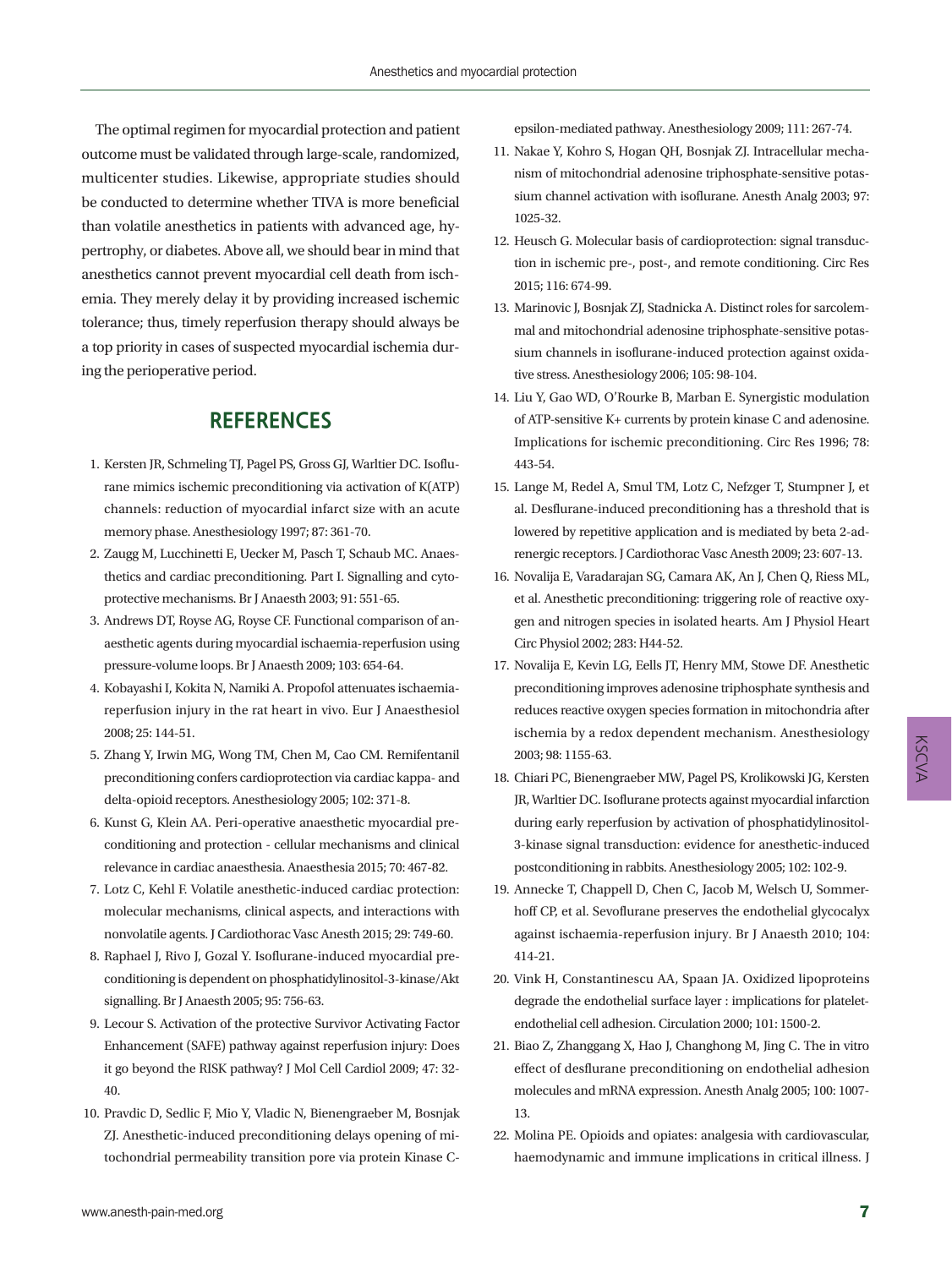Intern Med 2006; 259: 138-54.

- 23. Minguet G, Brichant JF, Joris J. Opioids and protection against ischemia-reperfusion injury: from experimental data to potential clinical applications. Acta Anaesthesiol Belg 2012; 63: 23-34.
- 24. McPherson BC, Yao Z. Morphine mimics preconditioning via free radical signals and mitochondrial K(ATP) channels in myocytes. Circulation 2001; 103: 290-5.
- 25. Gross ER, Hsu AK, Gross GJ. Opioid-induced cardioprotection occurs via glycogen synthase kinase beta inhibition during reperfusion in intact rat hearts. Circ Res 2004; 94: 960-6.
- 26. Headrick JP, See Hoe LE, Du Toit EF, Peart JN. Opioid receptors and cardioprotection - 'opioidergic conditioning' of the heart. Br J Pharmacol 2015; 172: 2026-50.
- 27. Sprung J, Ogletree-Hughes ML, McConnell BK, Zakhary DR, Smolsky SM, Moravec CS. The effects of propofol on the contractility of failing and nonfailing human heart muscles. Anesth Analg 2001; 93: 550-9.
- 28. Schenkman KA, Yan S. Propofol impairment of mitochondrial respiration in isolated perfused guinea pig hearts determined by reflectance spectroscopy. Crit Care Med 2000; 28: 172-7.
- 29. Wolf A, Weir P, Segar P, Stone J, Shield J. Impaired fatty acid oxidation in propofol infusion syndrome. Lancet 2001; 357: 606-7.
- 30. Ebel D, Schlack W, Comfère T, Preckel B, Thämer V. Effect of propofol on reperfusion injury after regional ischaemia in the isolated rat heart. Br J Anaesth 1999; 83: 903-8.
- 31. Kevin LG, Novalija E, Stowe DF. Reactive oxygen species as mediators of cardiac injury and protection: the relevance to anesthesia practice. Anesth Analg 2005; 101: 1275-87.
- 32. Sztark F, Ichas F, Ouhabi R, Dabadie P, Mazat JP. Effects of the anaesthetic propofol on the calcium-induced permeability transition of rat heart mitochondria: direct pore inhibition and shift of the gating potential. FEBS Lett 1995; 368: 101-4.
- 33. Kawano T, Oshita S, Tsutsumi Y, Tomiyama Y, Kitahata H, Kuroda Y, et al. Clinically relevant concentrations of propofol have no effect on adenosine triphosphate-sensitive potassium channels in rat ventricular myocytes. Anesthesiology 2002; 96: 1472-7.
- 34. Asgeri M, Ahmadpour F, Negargar S, Khadra WZ, Porhomayon J, Nader ND. The comparative myocardial protection by propofol and isoflurane in an in vivo model of ischemia reperfusion. Semin Cardiothorac Vasc Anesth 2011; 15: 56-65.
- 35. De Hert S, Vlasselaers D, Barbé R, Ory JP, Dekegel D, Donnadonni R, et al. A comparison of volatile and non volatile agents for cardioprotection during on-pump coronary surgery. Anaesthesia 2009; 64: 953-60.
- 36. Likhvantsev VV, Landoni G, Levikov DI, Grebenchikov OA, Skripkin YV, Cherpakov RA. Sevoflurane versus total intravenous anesthesia for isolated coronary artery bypass surgery with car-

diopulmonary bypass: a randomized trial. J Cardiothorac Vasc Anesth 2016; 30: 1221-7.

- 37. Landoni G, Biondi-Zoccai GG, Zangrillo A, Bignami E, D'Avolio S, Marchetti C, et al. Desflurane and sevoflurane in cardiac surgery: a meta-analysis of randomized clinical trials. J Cardiothorac Vasc Anesth 2007; 21: 502-11.
- 38. Landoni G, Greco T, Biondi-Zoccai G, Nigro Neto C, Febres D, Pintaudi M, et al. Anaesthetic drugs and survival: a Bayesian network meta-analysis of randomized trials in cardiac surgery. Br J Anaesth 2013; 111: 886-96.
- 39. Symons JA, Myles PS. Myocardial protection with volatile anaesthetic agents during coronary artery bypass surgery: a metaanalysis. Br J Anaesth 2006; 97: 127-36.
- 40. Yu CH, Beattie WS. The effects of volatile anesthetics on cardiac ischemic complications and mortality in CABG: a meta-analysis. Can J Anaesth 2006; 53: 906-18.
- 41. Bignami E, Biondi-Zoccai G, Landoni G, Fochi O, Testa V, Sheiban I, et al. Volatile anesthetics reduce mortality in cardiac surgery. J Cardiothorac Vasc Anesth 2009; 23: 594-9.
- 42. Jakobsen CJ, Berg H, Hindsholm KB, Faddy N, Sloth E. The influence of propofol versus sevoflurane anesthesia on outcome in 10,535 cardiac surgical procedures. J Cardiothorac Vasc Anesth 2007; 21: 664-71.
- 43. Tritapepe L, Landoni G, Guarracino F, Pompei F, Crivellari M, Maselli D, et al. Cardiac protection by volatile anaesthetics: a multicentre randomized controlled study in patients undergoing coronary artery bypass grafting with cardiopulmonary bypass. Eur J Anaesthesiol 2007; 24: 323-31.
- 44. Zaugg M, Lucchinetti E, Spahn DR, Pasch T, Garcia C, Schaub MC. Differential effects of anesthetics on mitochondrial K(ATP) channel activity and cardiomyocyte protection. Anesthesiology 2002; 97: 15-23.
- 45. Bein B, Renner J, Caliebe D, Hanss R, Bauer M, Fraund S, et al. The effects of interrupted or continuous administration of sevoflurane on preconditioning before cardio-pulmonary bypass in coronary artery surgery: comparison with continuous propofol. Anaesthesia 2008; 63: 1046-55.
- 46. Frässdorf J, Borowski A, Ebel D, Feindt P, Hermes M, Meemann T, et al. Impact of preconditioning protocol on anesthetic-induced cardioprotection in patients having coronary artery bypass surgery. J Thorac Cardiovasc Surg 2009; 137: 1436-42.
- 47. Ferdinandy P, Hausenloy DJ, Heusch G, Baxter GF, Schulz R. Interaction of risk factors, comorbidities, and comedications with ischemia/reperfusion injury and cardioprotection by preconditioning, postconditioning, and remote conditioning. Pharmacol Rev 2014; 66: 1142-74.
- 48. Huang Z, Zhong X, Irwin MG, Ji S, Wong GT, Liu Y, et al. Synergy